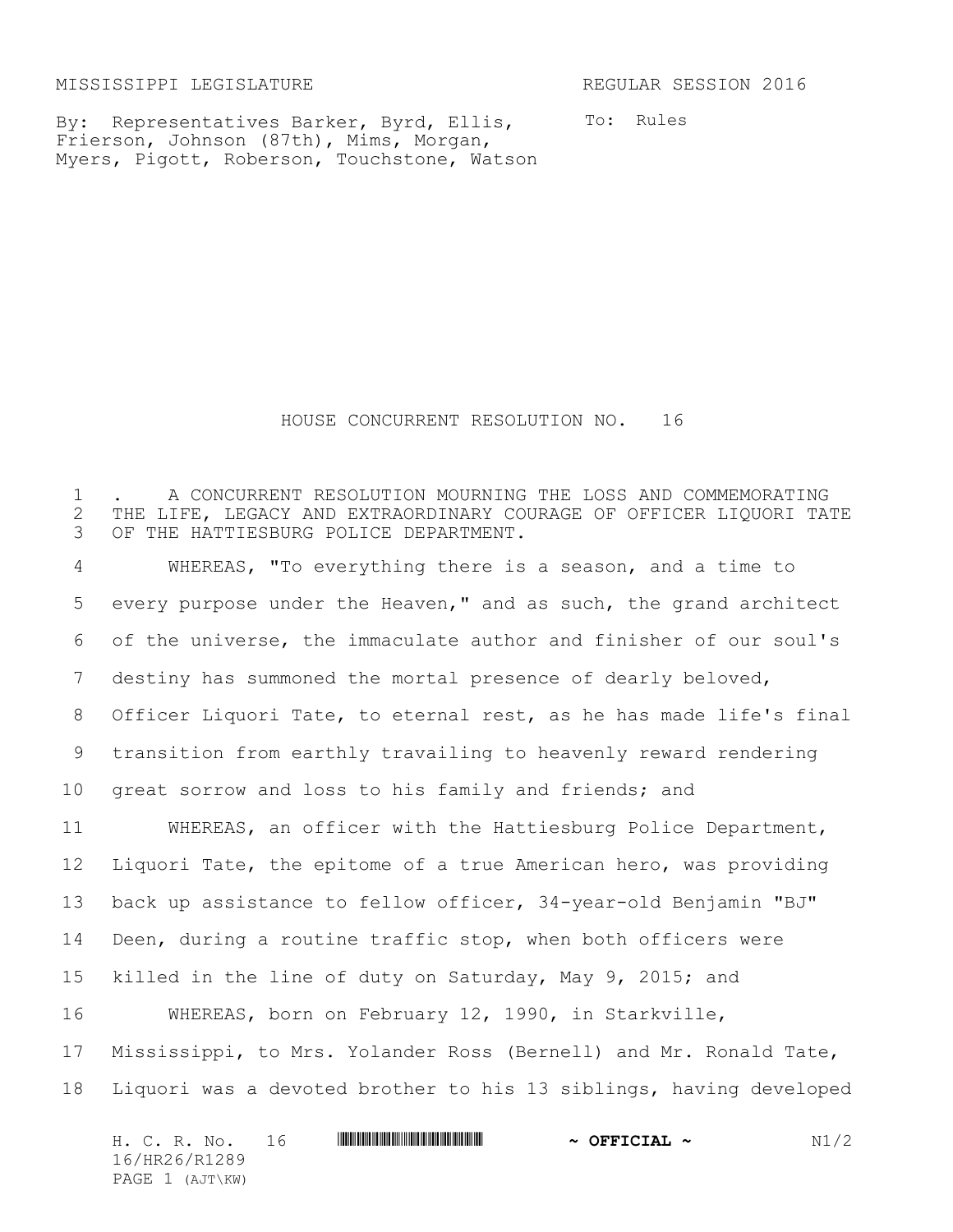an innate passion to protect and serve as early as his fourth birthday, which became a dream manifested on June 11, 2014, when he successfully completed the requisite training and graduated from the police academy to become a sworn law enforcement officer with the City of Hattiesburg Police Department; and

 WHEREAS, having moved to Pike County in 2005 after relocating from Starkville, Officer Tate developed an indescribable affinity for McComb, where he graduated from South Pike High School in 2009 and later received his associate's degree from Southwest Mississippi Community College, which served as a true anchor to his humanity, as being the place where he initiated his walk with God after accepting salvation's saving grace at Walker's Chapel Free Will Baptist Church, McComb; and

 WHEREAS, described by his stepfather, Lonnie Ross, who raised him from childhood, as a very balanced, respectful and loving young man who loved his family and who loved life with unwavering zeal, as evidenced by his fondness of having fun and laughing, as well as rendering unto God what was his reasonable service through his ministry of playing the drums for the male chorus and serving as an usher; and

 WHEREAS, a rock star amongst his siblings and role model for young men in his church, Officer Tate's passion and enthusiasm about his work as a public servant and officer of the law highlighted his selflessness and complimented his award-winning smile, and soon won over the adoration of his fellow officers, who

H. C. R. No. 16 \*HR26/R1289\* **~ OFFICIAL ~** 16/HR26/R1289 PAGE 2 (AJT\KW)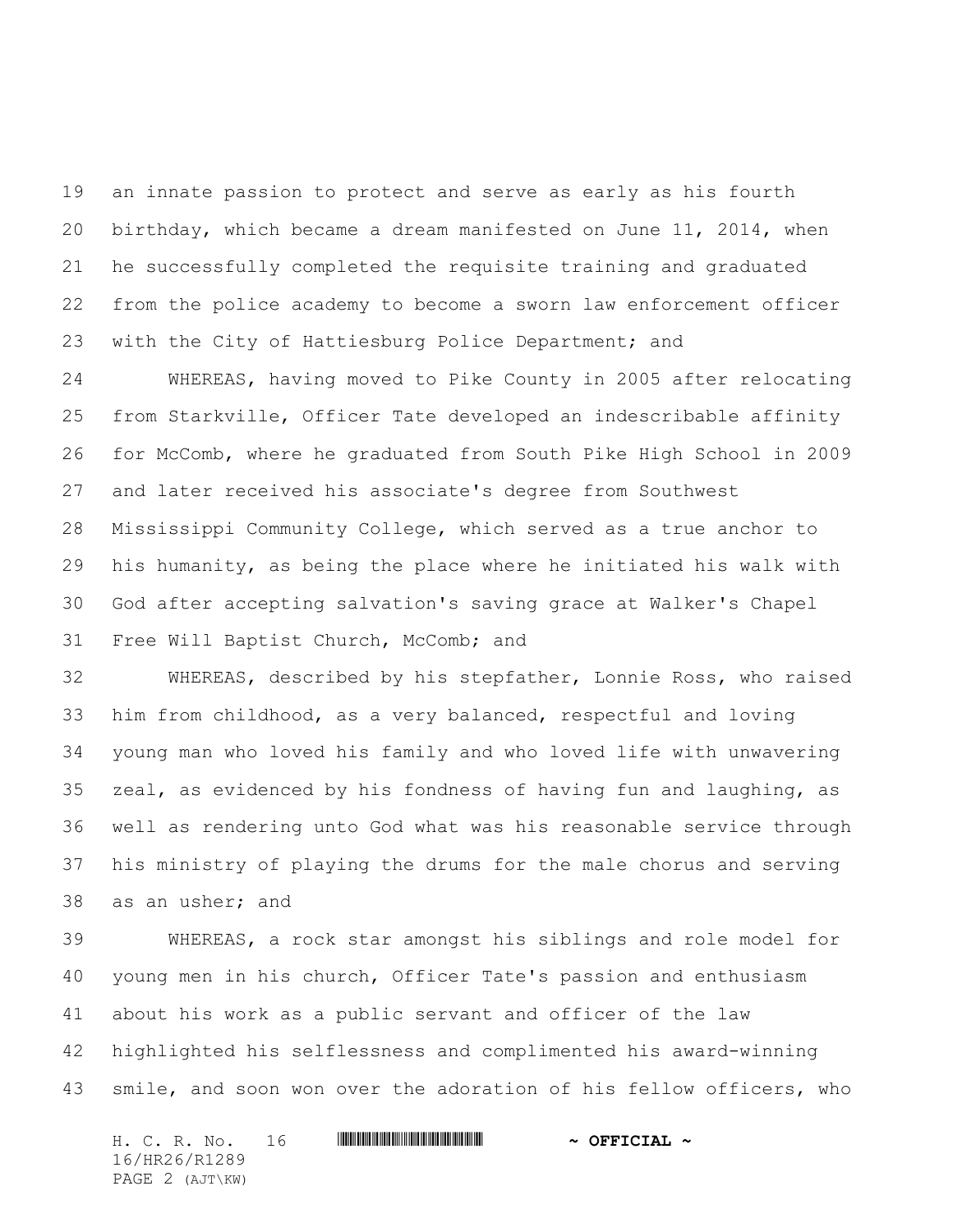can reflect upon a smile that would never disappear, even throughout the rigorous training at the academy that included hundreds of laps, sit-ups, pushups and other strenuous activities; and

 WHEREAS, a member of Hattiesburg Police Department's Graduating Class #31, Officer Tate always reported to work on time and ready to better his community at every turn, as well as issue citations to individuals caught breaking the law, all with that infectious smile while working tirelessly to strengthen his 53 relationship with the community; and

 WHEREAS, despite knowing the risk involved with his line of work, Liquori never wavered in his decision to put on his uniform daily and perform a job that required him to put his own life on the line in order to maintain order, keep the peace, apprehend dangerous criminals, safeguard the American system of justice and ultimately protect the country he loved; and

 WHEREAS, though he has traversed the river of life to now stand upon the celestial shore of Heaven's grandeur, the legacy of Officer Liquori Tate's memory will continue to refresh the hearts and fond memories of his beloved survivors and colleagues; and

 WHEREAS, it is the policy of the this Legislature to honor heroic Mississippians such as Officer Liquori Tate, who valiantly sacrificed his life for the City of Hattiesburg and the State of Mississippi, while reflecting a work ethic and caliber of

H. C. R. No. 16 \*HR26/R1289\* **~ OFFICIAL ~** 16/HR26/R1289 PAGE 3 (AJT\KW)